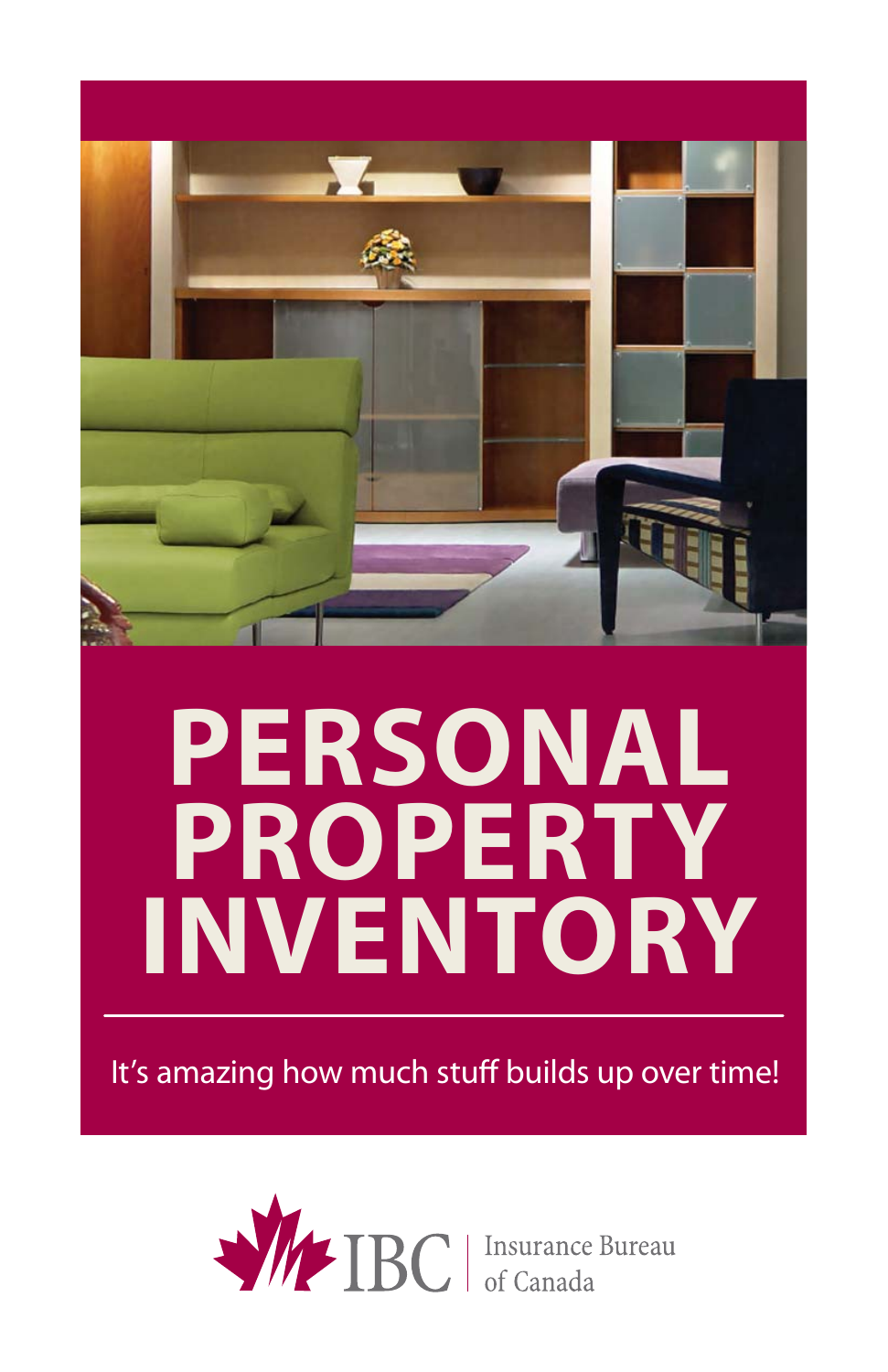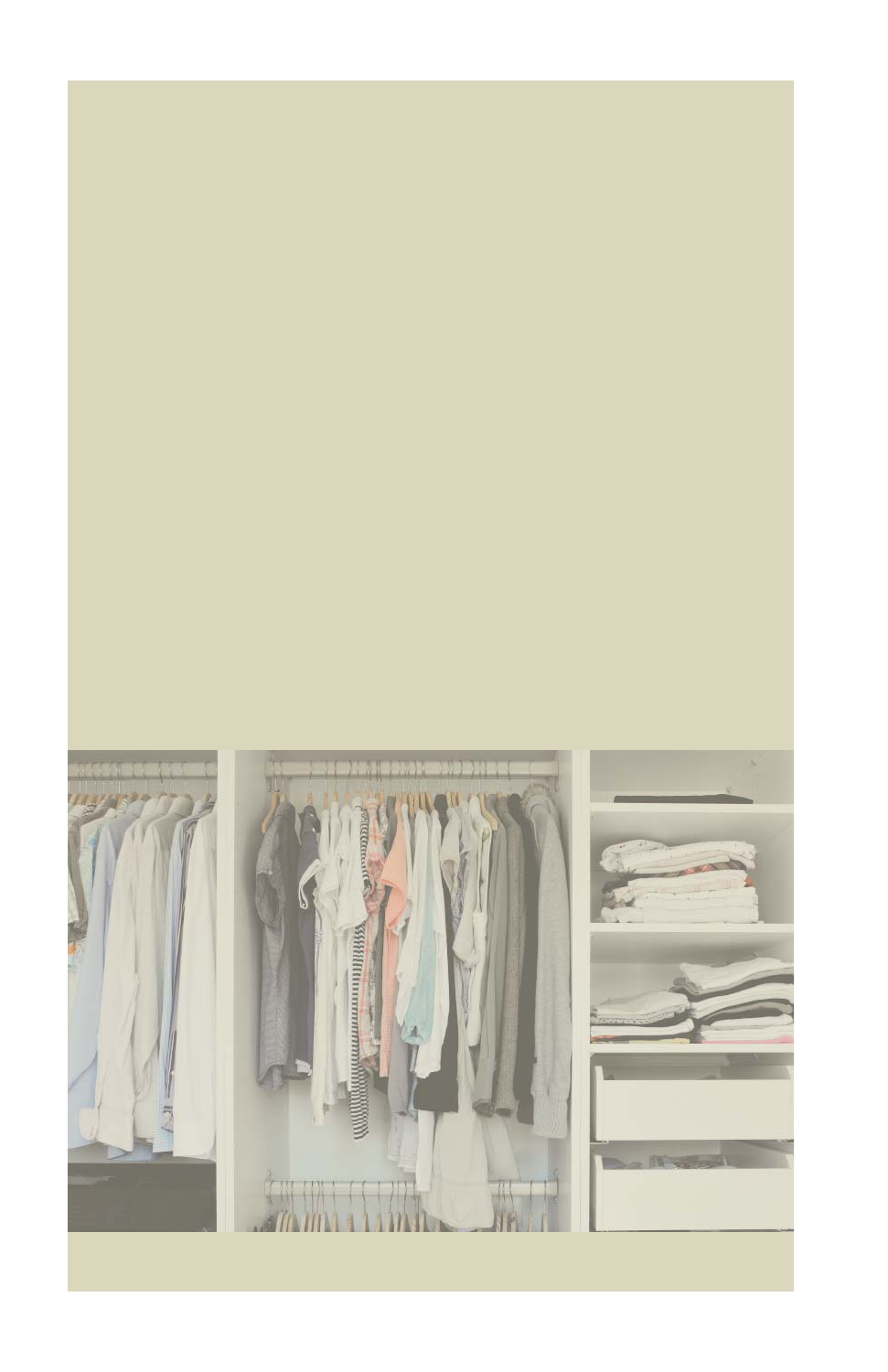## **Do you know how much your possessions are worth?**

To avoid problems later, take the time to fill out this pamphlet carefully. Keep bills, receipts, warranties and instruction manuals for your more valuable possessions. They can serve as proof of ownership. Store this pamphlet and your receipts in a safe place (like a safety deposit box or online) and review it every year, since the value of your possessions can change. This pamphlet is a checklist. If you need more space to jot things down, feel free to attach additional documents.

**TIP: Take pictures or video footage of all of your valuable possessions.**

#### Home Insurance Checklist

| <b>Policy Number</b> |  |
|----------------------|--|
| Coverage             |  |
| Deductible           |  |
| <b>Expiry Date</b>   |  |

#### **Contacts**

Insurer

Broker/Agent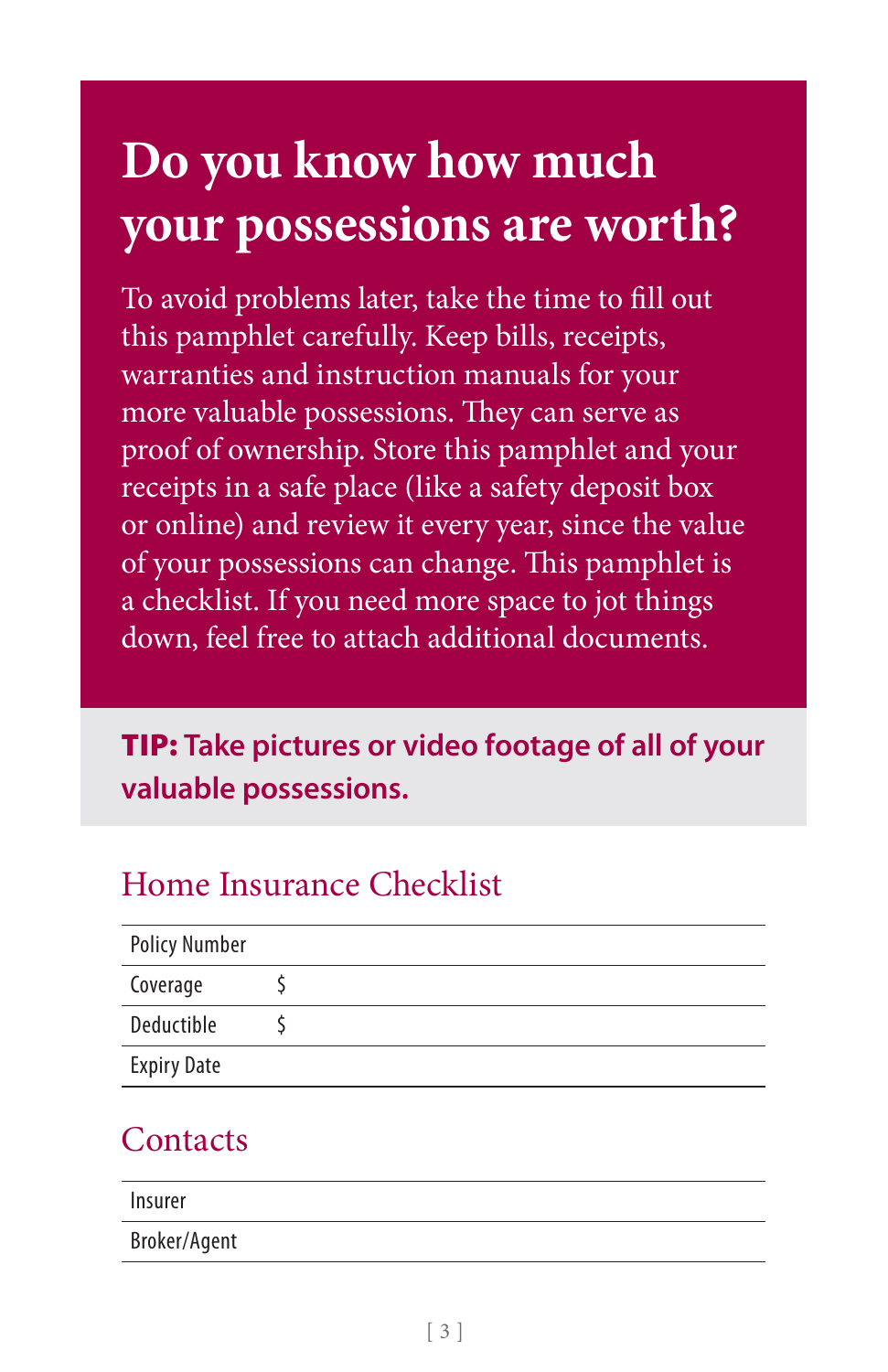## Living Room

| <b>Number</b><br>of Items | <b>Description</b>                   | Cost to<br><b>Replace</b> | <b>Serial</b><br>Model No. |
|---------------------------|--------------------------------------|---------------------------|----------------------------|
|                           | <b>Antenna or Dish</b>               |                           |                            |
|                           | <b>Blu-ray Player, DVD</b><br>Player |                           |                            |
|                           | <b>Books</b>                         |                           |                            |
|                           | <b>Bookshelves</b>                   |                           |                            |
|                           | <b>Cabinets</b>                      |                           |                            |
|                           | Camcorder                            |                           |                            |
|                           | Camera                               |                           |                            |
|                           | CDs, MP3 Players,<br>iPods, Etc.     |                           |                            |
|                           | DVDs, Blu-rays                       |                           |                            |
|                           | <b>Home Theatre System</b>           |                           |                            |
|                           | Lamps                                |                           |                            |
|                           | <b>Mirrors</b>                       |                           |                            |
|                           | <b>Musical Instruments</b>           |                           |                            |
|                           | <b>Paintings and Prints</b>          |                           |                            |
|                           | <b>Shelves</b>                       |                           |                            |
|                           | <b>Sofas</b>                         |                           |                            |
|                           | <b>Sound System</b>                  |                           |                            |
|                           | <b>Tables</b>                        |                           |                            |
|                           | Telephone                            |                           |                            |
|                           | <b>Television</b>                    |                           |                            |
|                           | <b>DVD Player</b>                    |                           |                            |
|                           | <b>Video Games</b>                   |                           |                            |
|                           | <b>Video Game Console</b>            |                           |                            |
|                           | <b>Other</b>                         |                           |                            |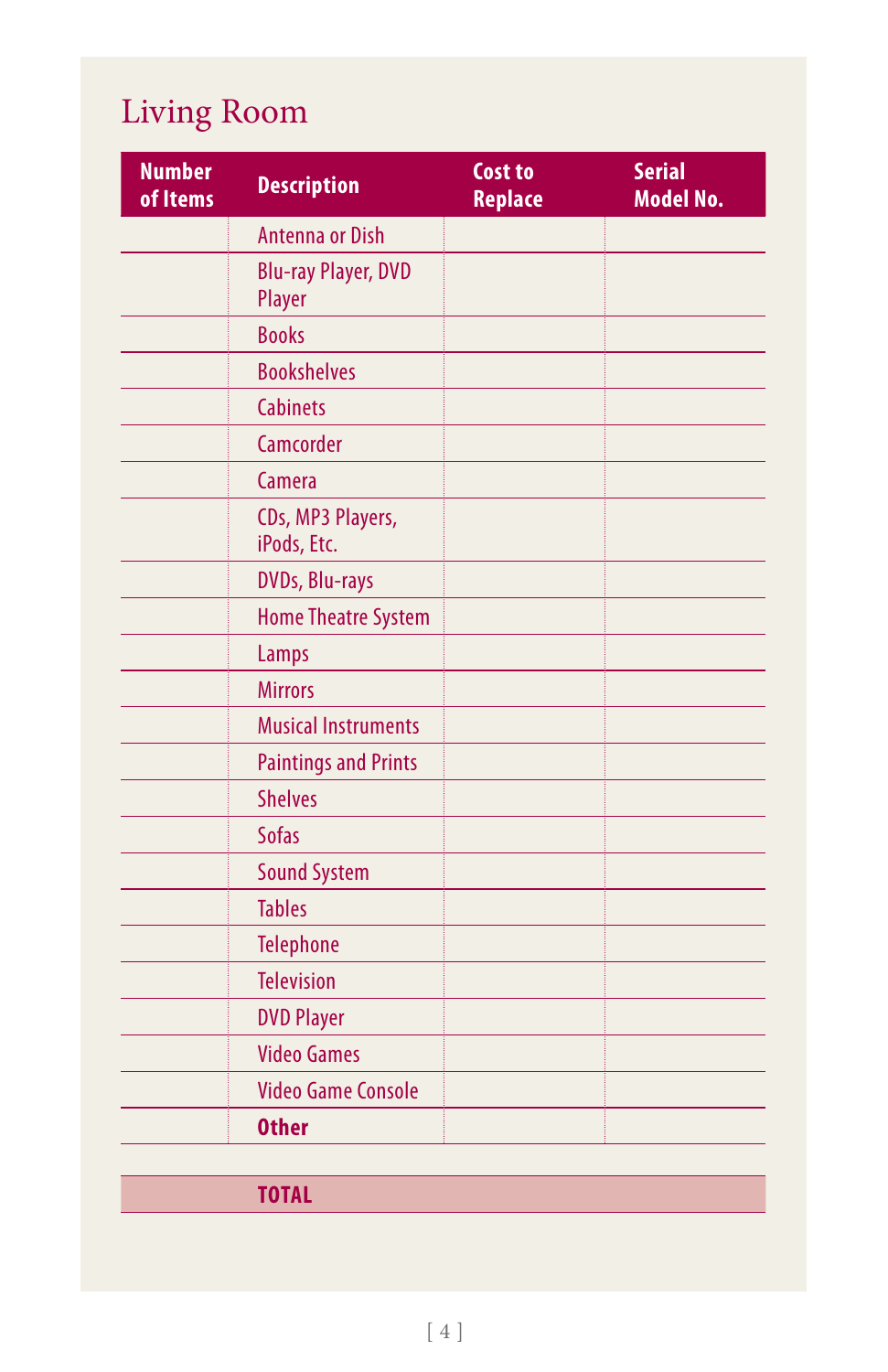## Dining Room

| <b>Number</b><br>of Items | <b>Description</b>          | Cost to<br><b>Replace</b> | <b>Serial</b><br><b>Model No.</b> |
|---------------------------|-----------------------------|---------------------------|-----------------------------------|
|                           | <b>Accessories</b>          |                           |                                   |
|                           | <b>Cabinets</b>             |                           |                                   |
|                           | <b>Carpet and Rugs</b>      |                           |                                   |
|                           | <b>Chairs</b>               |                           |                                   |
|                           | China                       |                           |                                   |
|                           | Cabinet                     |                           |                                   |
|                           | Chinaware                   |                           |                                   |
|                           | Crystal                     |                           |                                   |
|                           | <b>Lighting Fixtures</b>    |                           |                                   |
|                           | <b>Mirrors</b>              |                           |                                   |
|                           | <b>Paintings and Prints</b> |                           |                                   |
|                           | <b>Shelves</b>              |                           |                                   |
|                           | <b>Tables</b>               |                           |                                   |
|                           | <b>Other</b>                |                           |                                   |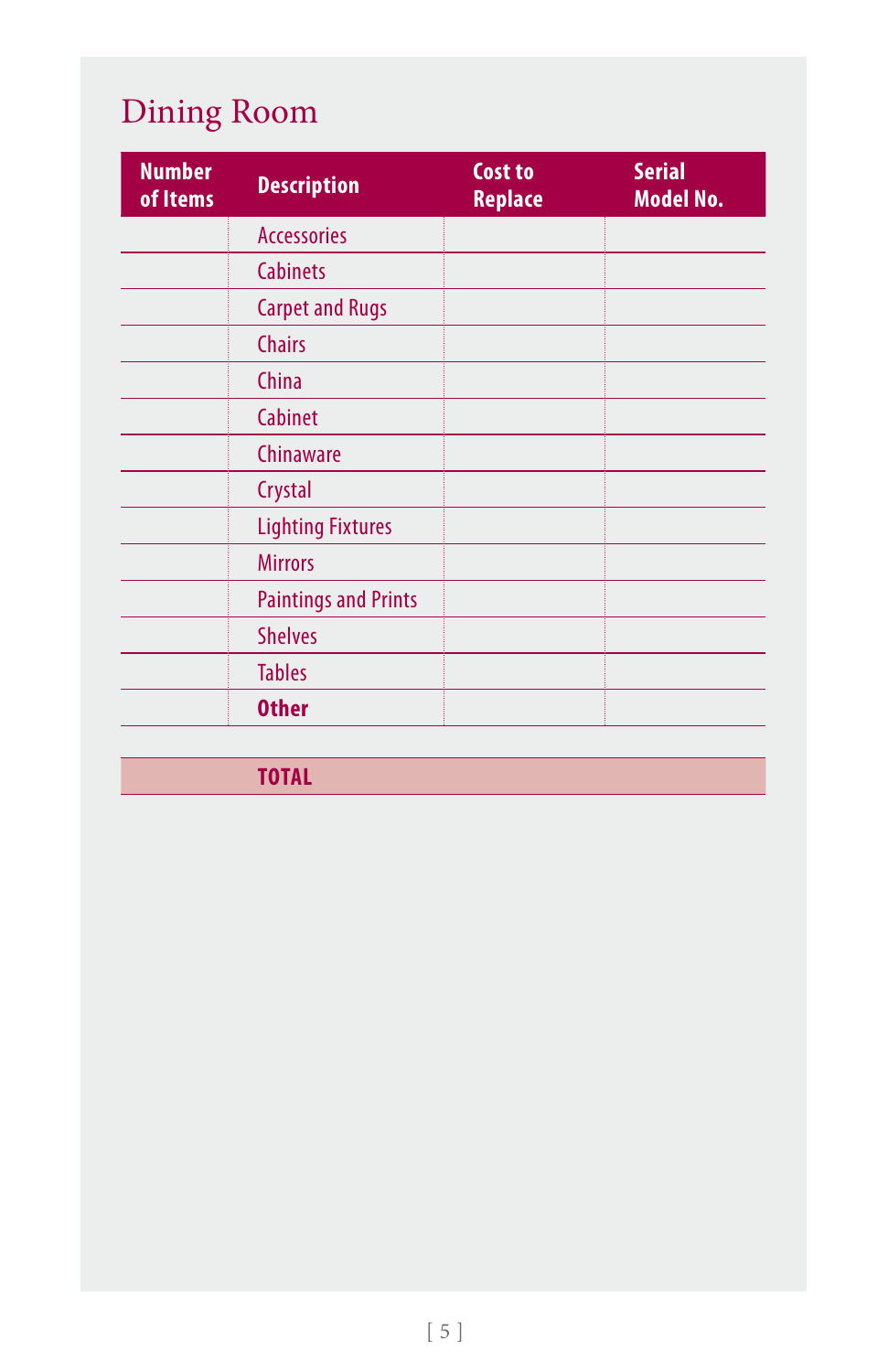#### Kitchen

| <b>Number</b><br>of Items | <b>Description</b>                       | Cost to<br><b>Replace</b> | <b>Serial</b><br><b>Model No.</b> |
|---------------------------|------------------------------------------|---------------------------|-----------------------------------|
|                           | <b>Accessories</b>                       |                           |                                   |
|                           | <b>Cabinets</b>                          |                           |                                   |
|                           | <b>Chairs</b>                            |                           |                                   |
|                           | Clock                                    |                           |                                   |
|                           | Coffeemaker                              |                           |                                   |
|                           | Cookware                                 |                           |                                   |
|                           | <b>Cupboard Contents</b>                 |                           |                                   |
|                           | <b>Curtains, Draperies</b><br>and Blinds |                           |                                   |
|                           | <b>Dishes</b>                            |                           |                                   |
|                           | <b>Dishwasher</b>                        |                           |                                   |
|                           | <b>Food Processor, Fryer</b>             |                           |                                   |
|                           | Freezer                                  |                           |                                   |
|                           | <b>Kitchen Linens</b>                    |                           |                                   |
|                           | Lamps                                    |                           |                                   |
|                           | <b>Microwave Oven</b>                    |                           |                                   |
|                           | Refrigerator                             |                           |                                   |
|                           | <b>Stove</b>                             |                           |                                   |
|                           | <b>Table</b>                             |                           |                                   |
|                           | <b>Television</b>                        |                           |                                   |
|                           | <b>Toaster</b>                           |                           |                                   |
|                           | <b>Utensils</b>                          |                           |                                   |
|                           | <b>Range Hood</b>                        |                           |                                   |
|                           | <b>Water Dispenser</b>                   |                           |                                   |
|                           | <b>Other</b>                             |                           |                                   |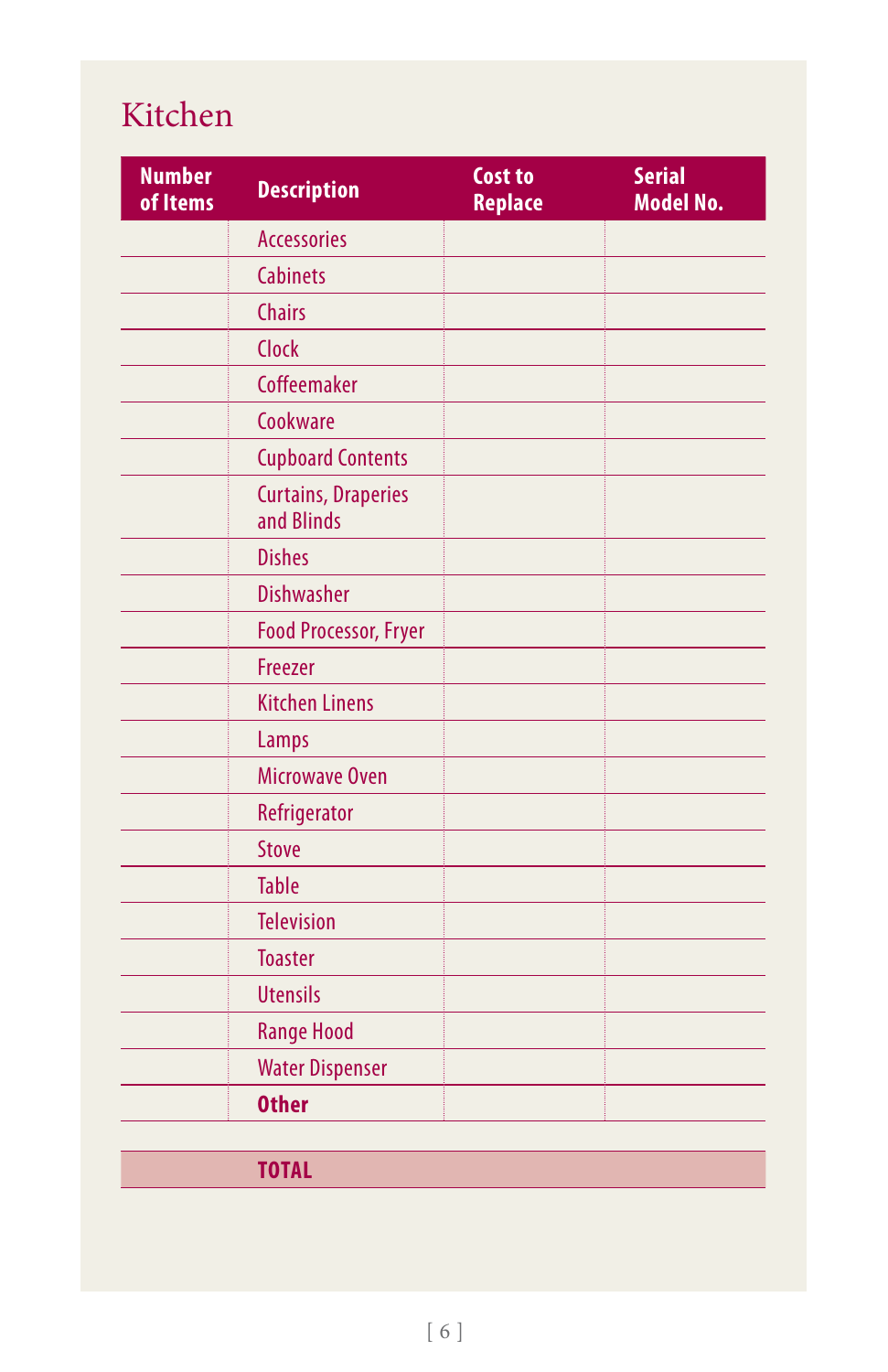## Family Room or Rec Room

| <b>Number</b><br>of Items | <b>Description</b>                          | <b>Cost to</b><br><b>Replace</b> | <b>Serial</b><br><b>Model No.</b> |
|---------------------------|---------------------------------------------|----------------------------------|-----------------------------------|
|                           | <b>Armchairs</b>                            |                                  |                                   |
|                           | <b>CDs</b>                                  |                                  |                                   |
|                           | <b>Books</b>                                |                                  |                                   |
|                           | <b>Bookshelves</b>                          |                                  |                                   |
|                           | <b>Cabinets, Carpets</b><br>and Rugs        |                                  |                                   |
|                           | <b>Chairs</b>                               |                                  |                                   |
|                           | <b>Closet Contents</b>                      |                                  |                                   |
|                           | <b>Curtains, Draperies</b><br>and Blinds    |                                  |                                   |
|                           | <b>DVD Player,</b><br><b>Blu-ray Player</b> |                                  |                                   |
|                           | DVDs, Blu-rays                              |                                  |                                   |
|                           | <b>Fireplace Accessories</b>                |                                  |                                   |
|                           | <b>Framed Pictures</b>                      |                                  |                                   |
|                           | Lamps                                       |                                  |                                   |
|                           | <b>Mirrors</b>                              |                                  |                                   |
|                           | <b>Musical Instruments</b>                  |                                  |                                   |
|                           | <b>Paintings and Prints</b>                 |                                  |                                   |
|                           | <b>Shelves</b>                              |                                  |                                   |
|                           | <b>Sofas</b>                                |                                  |                                   |
|                           | Sound system                                |                                  |                                   |
|                           | <b>Television</b>                           |                                  |                                   |
|                           | <b>Toys</b>                                 |                                  |                                   |
|                           | <b>Video Games</b>                          |                                  |                                   |
|                           | <b>Video Game Console</b>                   |                                  |                                   |
|                           | <b>Other</b>                                |                                  |                                   |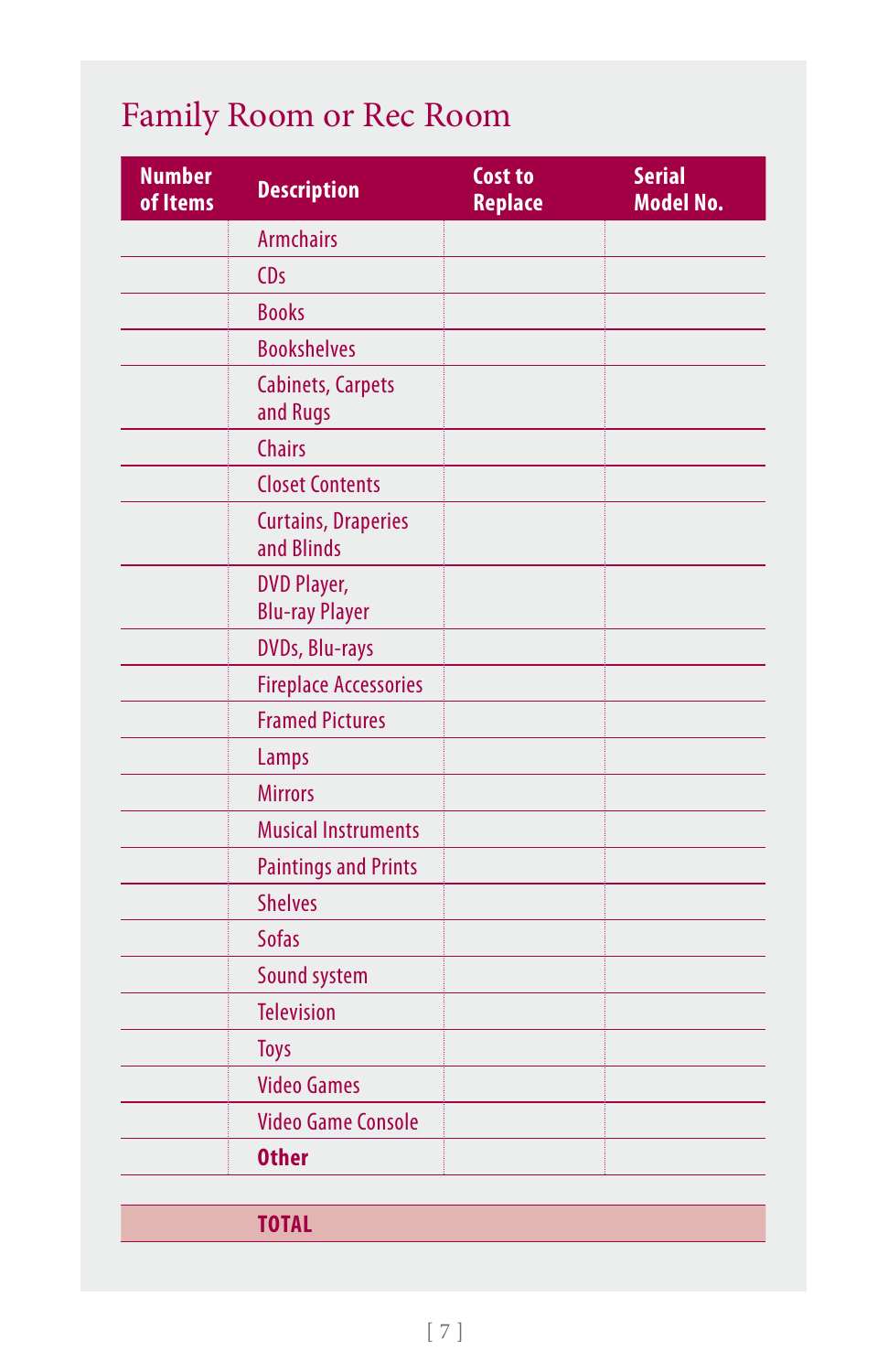## Entryway and Hallway

| <b>Number</b><br>of Items | <b>Description</b>         | Cost to<br><b>Replace</b> | <b>Serial</b><br><b>Model No.</b> |
|---------------------------|----------------------------|---------------------------|-----------------------------------|
|                           | <b>Accessories</b>         |                           |                                   |
|                           | <b>Alarm System</b>        |                           |                                   |
|                           | Footwear                   |                           |                                   |
|                           | <b>Cabinets</b>            |                           |                                   |
|                           | <b>Chairs</b>              |                           |                                   |
|                           | Coats                      |                           |                                   |
|                           | <b>Home Control System</b> |                           |                                   |
|                           | <b>Knick-Knacks</b>        |                           |                                   |
|                           | <b>Vacuum Cleaner</b>      |                           |                                   |
|                           | <b>Other</b>               |                           |                                   |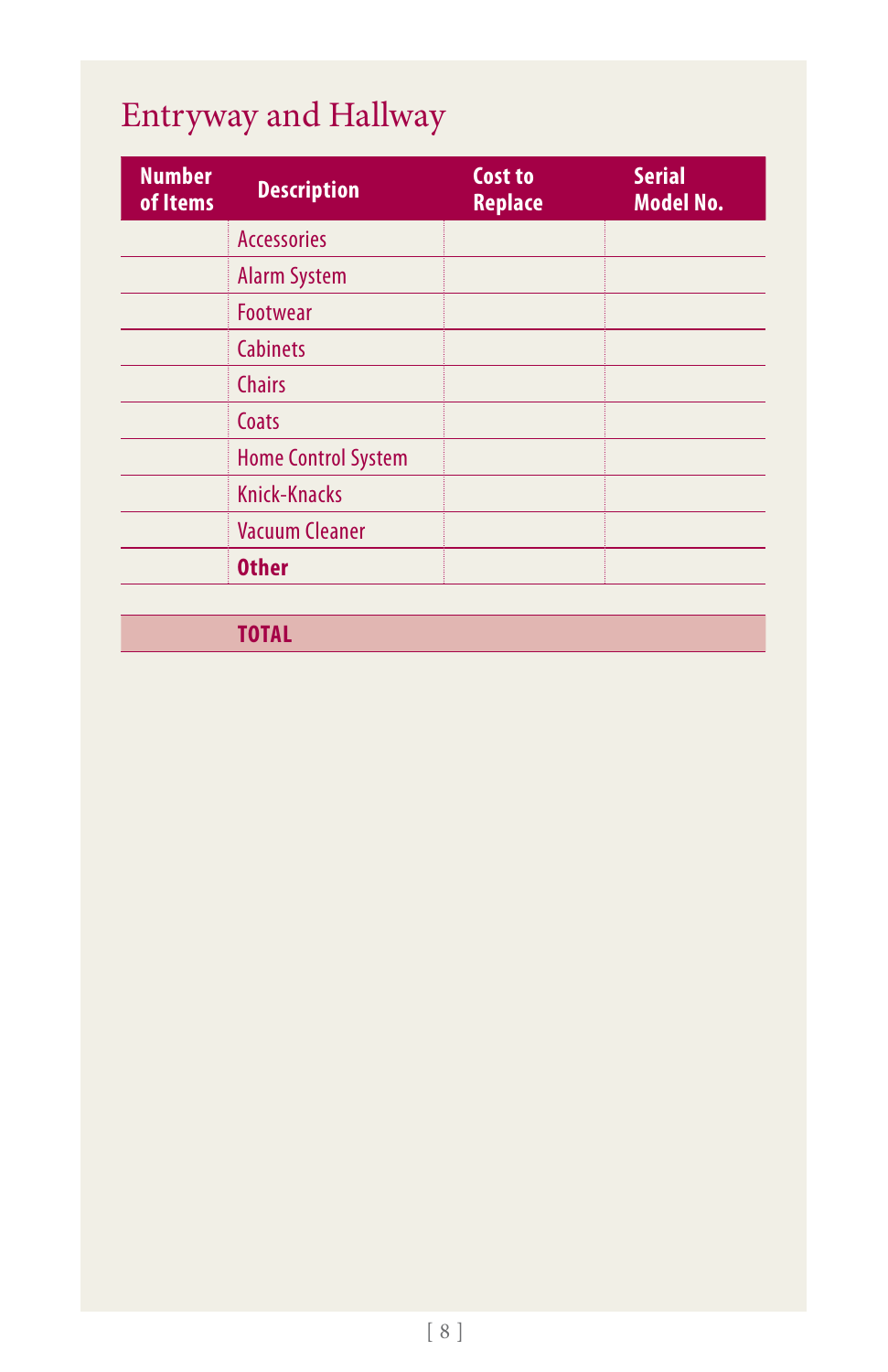#### Master Bedroom

| <b>Number</b><br>of Items | <b>Description</b>                       | Cost to<br><b>Replace</b> | <b>Serial</b><br><b>Model No.</b> |
|---------------------------|------------------------------------------|---------------------------|-----------------------------------|
|                           | <b>Bedding and Pillows</b>               |                           |                                   |
|                           | <b>Bedroom Suite</b>                     |                           |                                   |
|                           | <b>Books</b>                             |                           |                                   |
|                           | Clothing:                                |                           |                                   |
|                           | <b>Business Suits/Suits</b>              |                           |                                   |
|                           | <b>Jackets</b>                           |                           |                                   |
|                           | Coats                                    |                           |                                   |
|                           | <b>Dresses</b>                           |                           |                                   |
|                           | <b>Hats</b>                              |                           |                                   |
|                           | Pants                                    |                           |                                   |
|                           | <b>Purses and Handbags</b>               |                           |                                   |
|                           | <b>Scarves</b>                           |                           |                                   |
|                           | <b>Shirts and Blouses</b>                |                           |                                   |
|                           | <b>Shoes and Boots</b>                   |                           |                                   |
|                           | <b>Skirts</b>                            |                           |                                   |
|                           | <b>Ties</b>                              |                           |                                   |
|                           | <b>Various Accessories</b>               |                           |                                   |
|                           | <b>Curtains, Draperies</b><br>and Blinds |                           |                                   |
|                           | <b>Duvet and Comforter</b>               |                           |                                   |
|                           | DVD Player, Blu-ray Player               |                           |                                   |
|                           | Fan                                      |                           |                                   |
|                           | <b>Humidifier</b>                        |                           |                                   |
|                           | Knick-Knacks                             |                           |                                   |
|                           | Lamps                                    |                           |                                   |
|                           | <b>Paintings and Prints</b>              |                           |                                   |
|                           | Sound System/<br><b>Clock Radio</b>      |                           |                                   |
|                           | <b>Television</b>                        |                           |                                   |
|                           | Vanity                                   |                           |                                   |
|                           | <b>Other</b>                             |                           |                                   |
|                           | <b>TOTAL</b>                             |                           |                                   |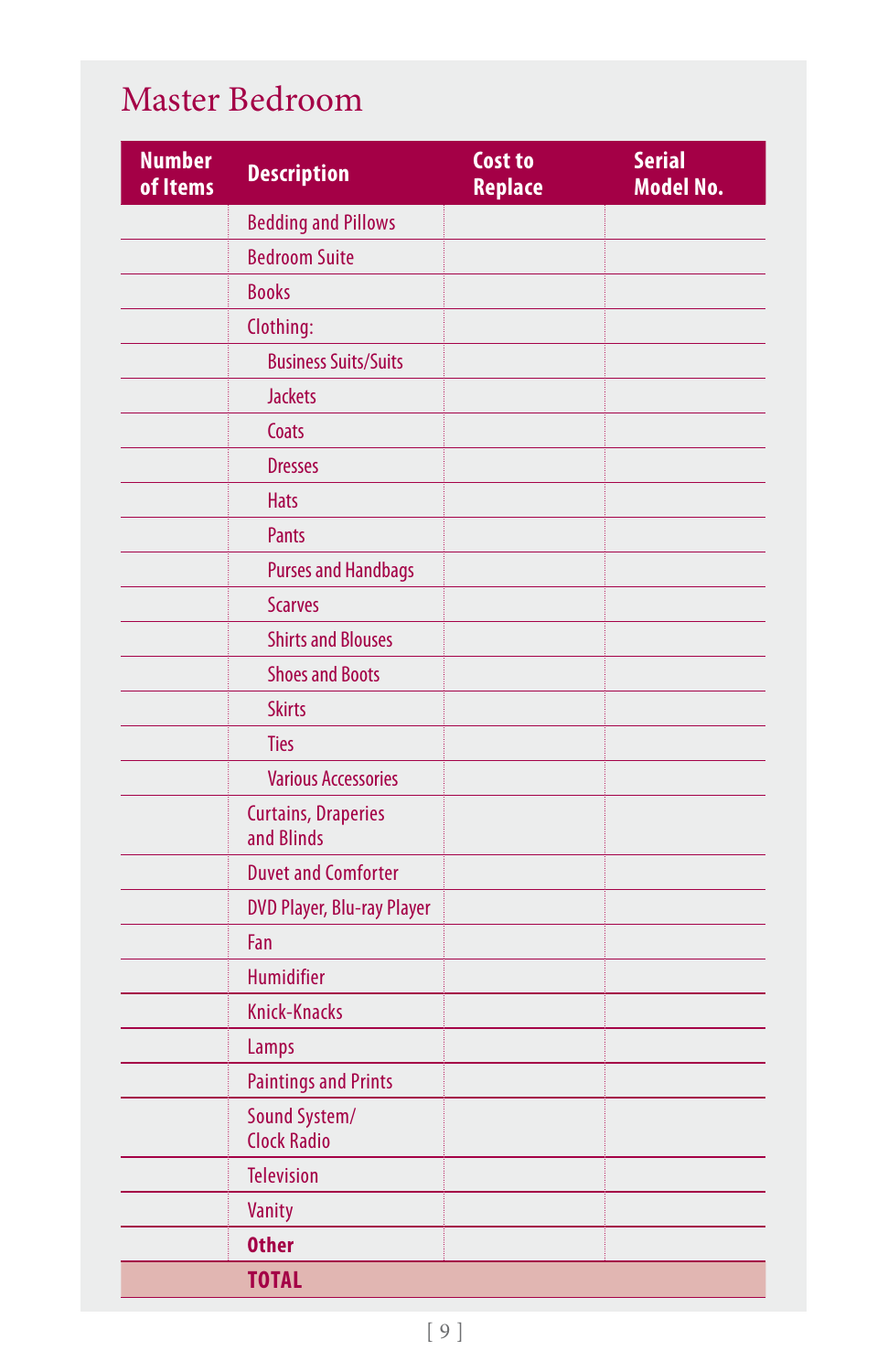## Other Bedroom A

| <b>Number</b><br>of Items | <b>Description</b>                       | <b>Cost to</b><br><b>Replace</b> | <b>Serial</b><br><b>Model No.</b> |
|---------------------------|------------------------------------------|----------------------------------|-----------------------------------|
|                           | <b>Bedding and Pillows</b>               |                                  |                                   |
|                           | <b>Bedroom Suite</b>                     |                                  |                                   |
|                           | <b>Books</b>                             |                                  |                                   |
|                           | Clothing:                                |                                  |                                   |
|                           | <b>Business Suits/Suits</b>              |                                  |                                   |
|                           | <b>Jackets</b>                           |                                  |                                   |
|                           | Coats                                    |                                  |                                   |
|                           | <b>Dresses</b>                           |                                  |                                   |
|                           | <b>Hats</b>                              |                                  |                                   |
|                           | <b>Pants</b>                             |                                  |                                   |
|                           | <b>Purses and Handbags</b>               |                                  |                                   |
|                           | <b>Scarves</b>                           |                                  |                                   |
|                           | <b>Shirts and Blouses</b>                |                                  |                                   |
|                           | <b>Shoes and Boots</b>                   |                                  |                                   |
|                           | <b>Skirts</b>                            |                                  |                                   |
|                           | <b>Ties</b>                              |                                  |                                   |
|                           | <b>Various Accessories</b>               |                                  |                                   |
|                           | <b>Curtains, Draperies</b><br>and Blinds |                                  |                                   |
|                           | <b>Duvet and Comforter</b>               |                                  |                                   |
|                           | <b>DVD Player, Blu-ray Player</b>        |                                  |                                   |
|                           | Fan                                      |                                  |                                   |
|                           | <b>Humidifier</b>                        |                                  |                                   |
|                           | <b>Knick-Knacks</b>                      |                                  |                                   |
|                           | Lamps                                    |                                  |                                   |
|                           | <b>Paintings and Prints</b>              |                                  |                                   |
|                           | Sound System/<br>Clock Radio             |                                  |                                   |
|                           | <b>Television</b>                        |                                  |                                   |
|                           | Vanity                                   |                                  |                                   |
|                           | <b>Other</b>                             |                                  |                                   |
|                           | <b>TOTAL</b>                             |                                  |                                   |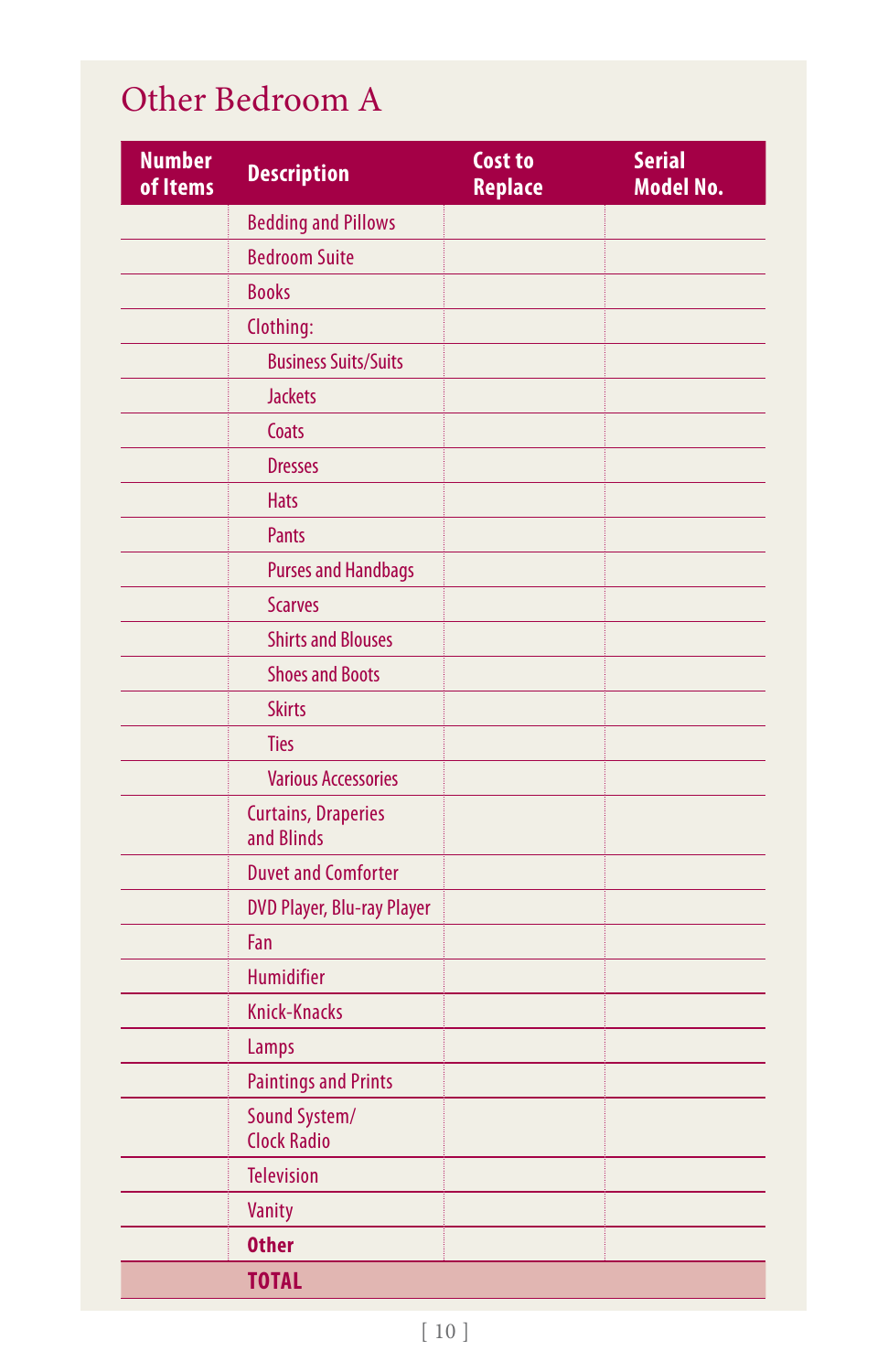### Other Bedroom B

| <b>Number</b><br>of Items | <b>Description</b>                       | Cost to<br><b>Replace</b> | <b>Serial</b><br><b>Model No.</b> |
|---------------------------|------------------------------------------|---------------------------|-----------------------------------|
|                           | <b>Bedding and Pillows</b>               |                           |                                   |
|                           | <b>Bedroom Suite</b>                     |                           |                                   |
|                           | <b>Books</b>                             |                           |                                   |
|                           | Clothing:                                |                           |                                   |
|                           | <b>Business Suits/Suits</b>              |                           |                                   |
|                           | <b>Jackets</b>                           |                           |                                   |
|                           | Coats                                    |                           |                                   |
|                           | <b>Dresses</b>                           |                           |                                   |
|                           | <b>Hats</b>                              |                           |                                   |
|                           | <b>Pants</b>                             |                           |                                   |
|                           | <b>Purses and Handbags</b>               |                           |                                   |
|                           | <b>Scarves</b>                           |                           |                                   |
|                           | <b>Shirts and Blouses</b>                |                           |                                   |
|                           | <b>Shoes and Boots</b>                   |                           |                                   |
|                           | <b>Skirts</b>                            |                           |                                   |
|                           | <b>Ties</b>                              |                           |                                   |
|                           | <b>Various Accessories</b>               |                           |                                   |
|                           | <b>Curtains, Draperies</b><br>and Blinds |                           |                                   |
|                           | <b>Duvet and Comforter</b>               |                           |                                   |
|                           | DVD Player, Blu-ray Player               |                           |                                   |
|                           | Fan                                      |                           |                                   |
|                           | <b>Humidifier</b>                        |                           |                                   |
|                           | <b>Knick-Knacks</b>                      |                           |                                   |
|                           | Lamps                                    |                           |                                   |
|                           | <b>Paintings and Prints</b>              |                           |                                   |
|                           | Sound System/<br><b>Clock Radio</b>      |                           |                                   |
|                           | <b>Television</b>                        |                           |                                   |
|                           | Vanity                                   |                           |                                   |
|                           | <b>Other</b>                             |                           |                                   |
|                           | <b>TOTAL</b>                             |                           |                                   |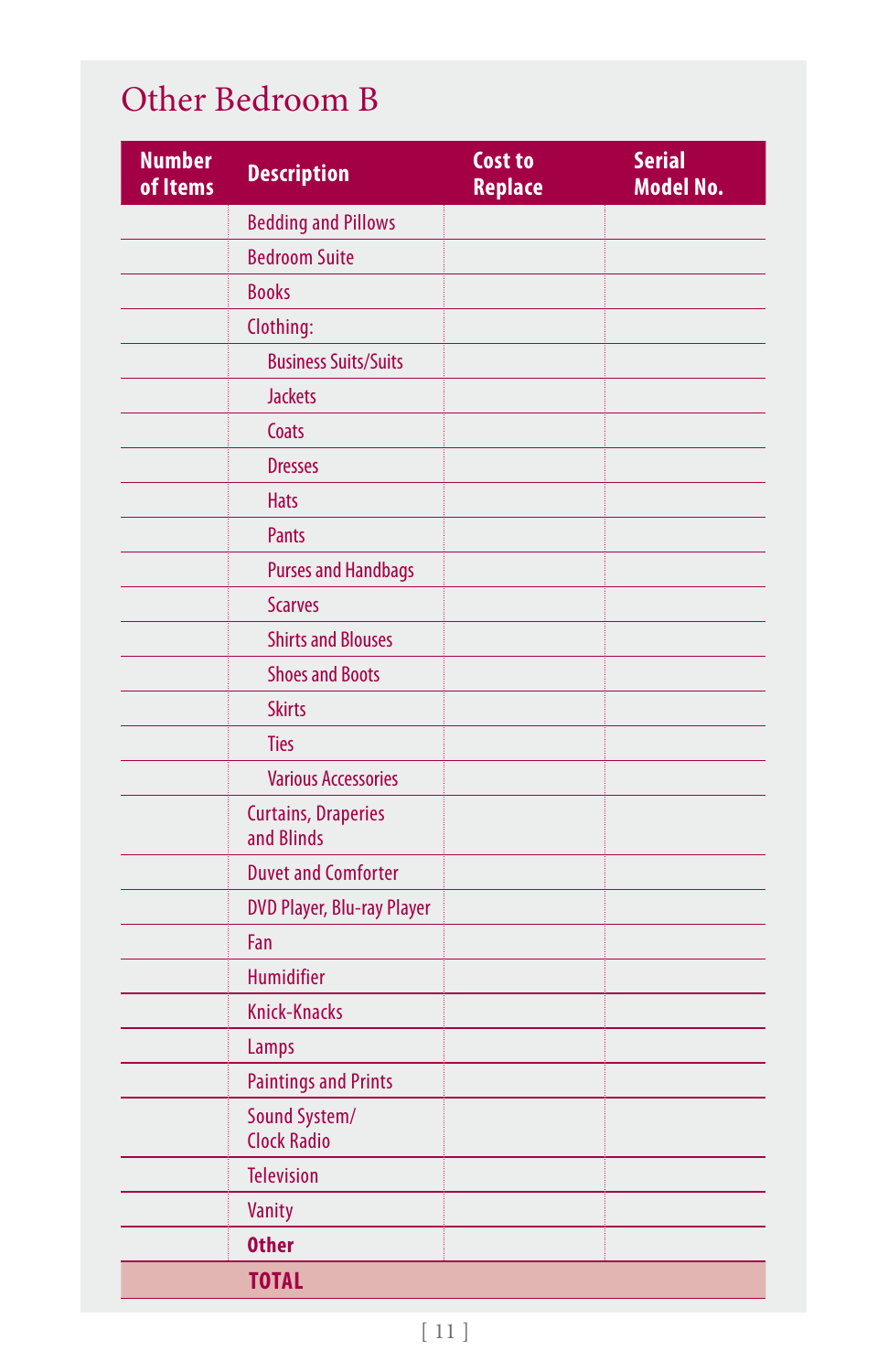## Basement, Storage and Garage

| <b>Number</b><br>of Items | <b>Description</b>                      | Cost to<br><b>Replace</b> | <b>Serial</b><br><b>Model No.</b> |
|---------------------------|-----------------------------------------|---------------------------|-----------------------------------|
|                           | <b>Air Conditioner</b>                  |                           |                                   |
|                           | <b>Air Purifier</b>                     |                           |                                   |
|                           | Automobile                              |                           |                                   |
|                           | <b>Accessories</b>                      |                           |                                   |
|                           | <b>Barbecue</b>                         |                           |                                   |
|                           | <b>Bicycles</b>                         |                           |                                   |
|                           | <b>Camping Equipment</b>                |                           |                                   |
|                           | Dehumidifier                            |                           |                                   |
|                           | <b>Electric Tools</b>                   |                           |                                   |
|                           | <b>Gardening Tools</b>                  |                           |                                   |
|                           | <b>Heaters</b>                          |                           |                                   |
|                           | <b>Hand Tools</b>                       |                           |                                   |
|                           | Lawnmower                               |                           |                                   |
|                           | Luggage                                 |                           |                                   |
|                           | <b>Sports Equipment</b>                 |                           |                                   |
|                           | <b>Sewing Machine</b>                   |                           |                                   |
|                           | <b>Snow Blower</b>                      |                           |                                   |
|                           | <b>Seasonal Clothing</b>                |                           |                                   |
|                           | <b>Washing Equipment</b>                |                           |                                   |
|                           | <b>Washing Machine/</b><br><b>Dryer</b> |                           |                                   |
|                           | Workbench                               |                           |                                   |
|                           | <b>Other</b>                            |                           |                                   |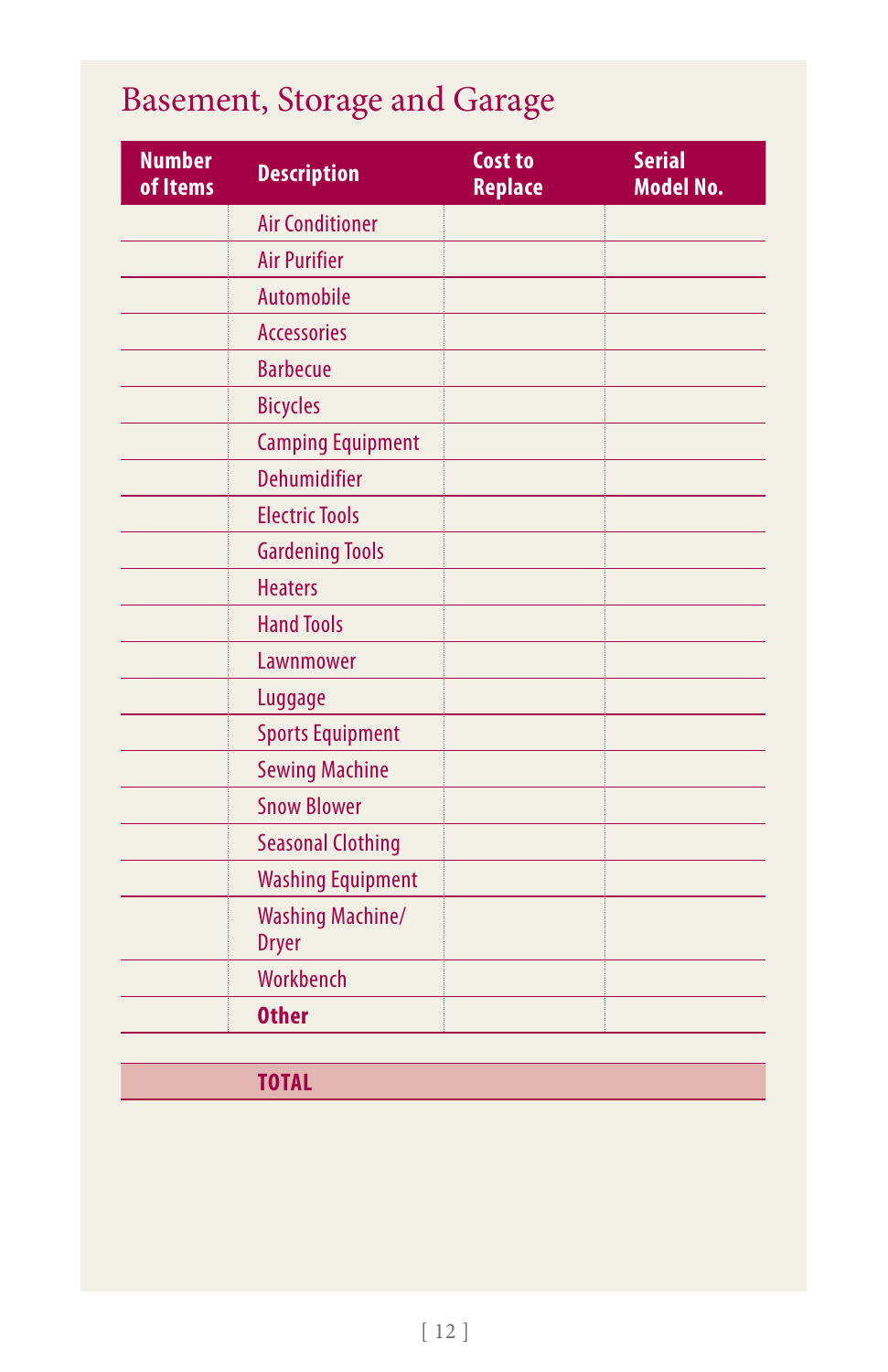## Office

| <b>Number</b><br>of Items | <b>Description</b>                          | Cost to<br><b>Replace</b> | <b>Serial</b><br><b>Model No.</b> |
|---------------------------|---------------------------------------------|---------------------------|-----------------------------------|
|                           | <b>Books</b>                                |                           |                                   |
|                           | <b>Bookshelves</b>                          |                           |                                   |
|                           | <b>Briefcase</b>                            |                           |                                   |
|                           | Calculator                                  |                           |                                   |
|                           | Cellphone, Smartphone                       |                           |                                   |
|                           | Clock                                       |                           |                                   |
|                           | <b>Desktop Computer</b>                     |                           |                                   |
|                           | <b>Fax Machine</b>                          |                           |                                   |
|                           | <b>Filing Cabinets</b>                      |                           |                                   |
|                           | <b>Furniture</b>                            |                           |                                   |
|                           | Laptop Computer,<br><b>Tablet</b>           |                           |                                   |
|                           | <b>Office Supplies</b>                      |                           |                                   |
|                           | <b>Paintings and Prints</b>                 |                           |                                   |
|                           | Peripherals                                 |                           |                                   |
|                           | Printer, Scanner, Etc.                      |                           |                                   |
|                           | Photocopier                                 |                           |                                   |
|                           | Software                                    |                           |                                   |
|                           | Sound system                                |                           |                                   |
|                           | <b>Telephone</b>                            |                           |                                   |
|                           | <b>DVD Player,</b><br><b>Blu-ray Player</b> |                           |                                   |
|                           | <b>Other</b>                                |                           |                                   |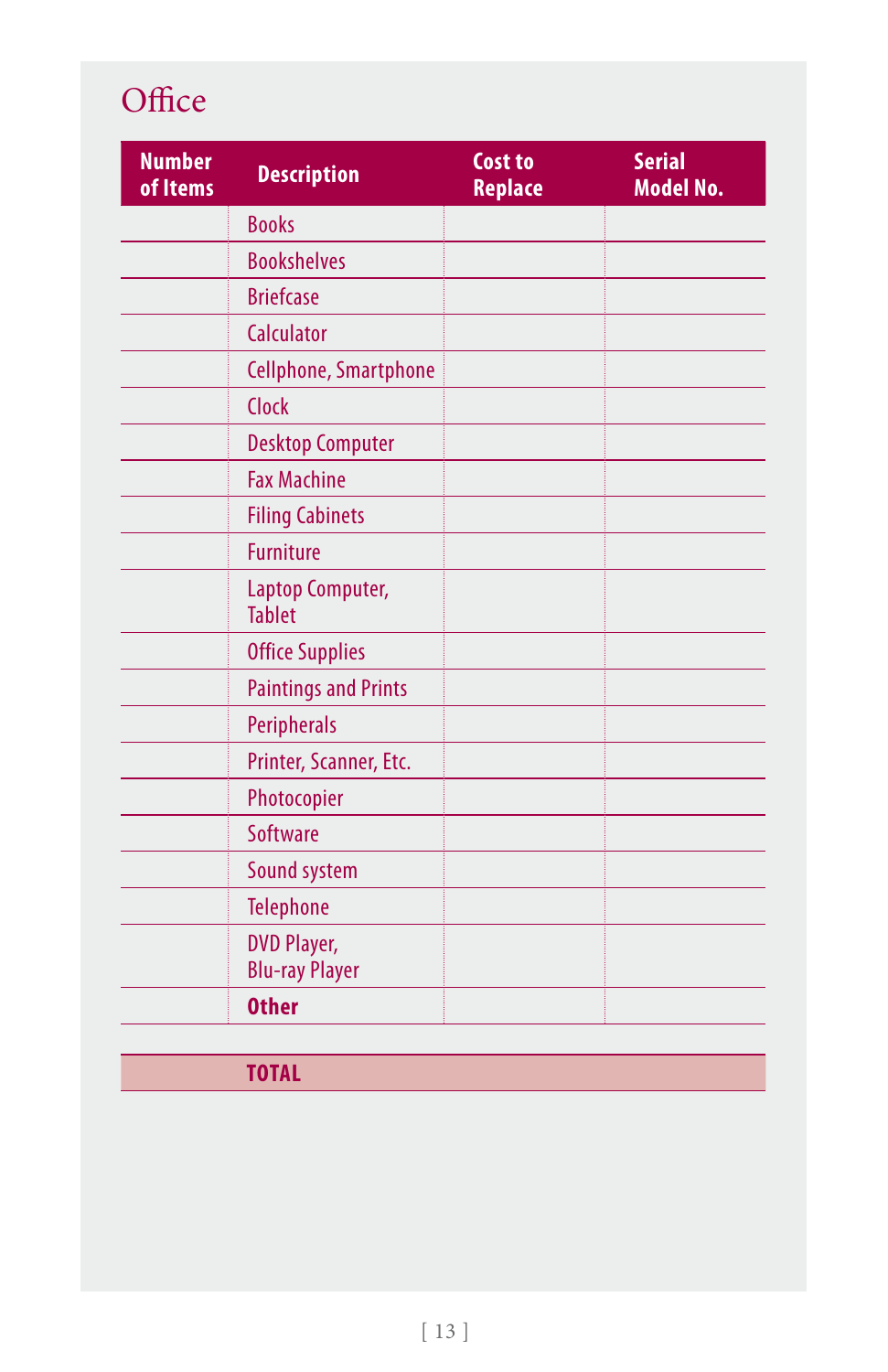#### Bathroom

| <b>Number</b><br>of Items | <b>Description</b>                                         | Cost to<br><b>Replace</b> | <b>Serial</b><br><b>Model No.</b> |
|---------------------------|------------------------------------------------------------|---------------------------|-----------------------------------|
|                           | <b>Cabinets and Contents</b>                               |                           |                                   |
|                           | Cosmetics                                                  |                           |                                   |
|                           | <b>Cupboard Contents</b>                                   |                           |                                   |
|                           | <b>Curtains Draperies</b><br>& Blinds                      |                           |                                   |
|                           | <b>Electric Appliance</b><br>(hair dryer,<br>shaver, etc.) |                           |                                   |
|                           | <b>Fragrances</b>                                          |                           |                                   |
|                           | <b>Medicine Chest</b>                                      |                           |                                   |
|                           | Contents                                                   |                           |                                   |
|                           | <b>Mirrors</b>                                             |                           |                                   |
|                           | <b>Rugs and Carpets</b>                                    |                           |                                   |
|                           | <b>Scale</b>                                               |                           |                                   |
|                           | <b>Shelves</b>                                             |                           |                                   |
|                           | <b>Toiletries</b>                                          |                           |                                   |
|                           | <b>Towels and Linens</b>                                   |                           |                                   |
|                           | <b>Other</b>                                               |                           |                                   |
|                           | <b>TOTAL</b>                                               |                           |                                   |

#### **Valuables**

Use this space to record the items you did not include in the room-by-room inventory e.g. jewellery, furs, artwork, collectibles and so forth.

#### **TOTAL**

Check the "Limitations" section of your insurance policy.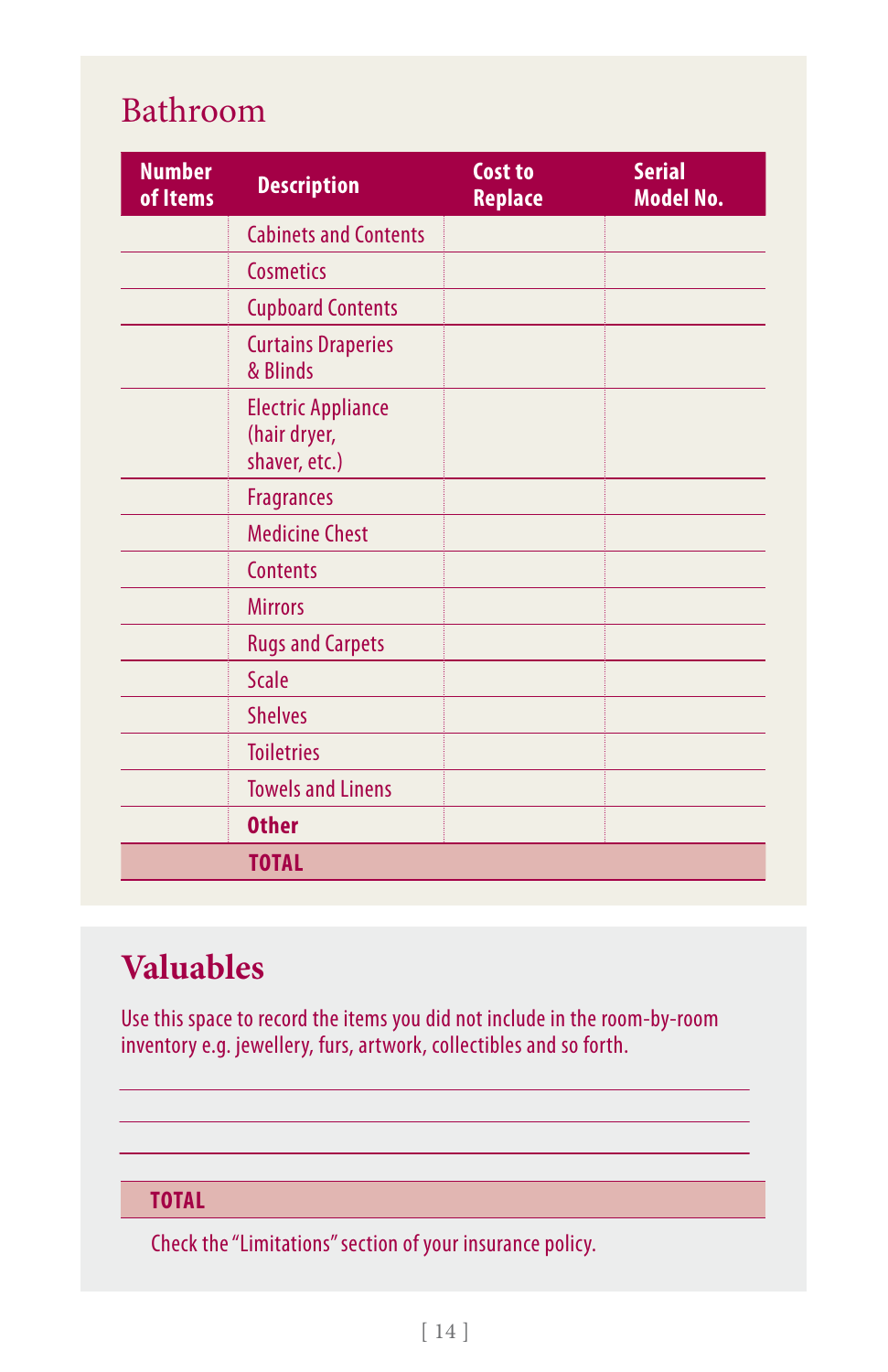#### **Overview**

| <b>Total Cost of Possessions by Room</b> | <b>Description</b>      |
|------------------------------------------|-------------------------|
| <b>Living Room</b>                       | \$                      |
| <b>Dining Room</b>                       | S                       |
| Kitchen                                  | S                       |
| <b>Family Room or Rec Room</b>           | S                       |
| <b>Entryway and Hallway</b>              | S                       |
| <b>Bathroom</b>                          | Ś                       |
| <b>Master Bedroom</b>                    | S                       |
| <b>Basement, Storage and Garage</b>      | Ś                       |
| <b>Other Bedroom A</b>                   | S                       |
| Other Bedroom B                          | Ś                       |
| Office                                   | \$                      |
| <b>Valuables</b>                         | S                       |
| <b>INVENTORY GRAND TOTAL</b>             | \$<br>(coverage needed) |

**Do you have enough coverage for your possessions?**  To avoid nasty surprises in the event that you need to make a claim, be sure to secure coverage for the full value of your possessions.

#### **Credit Cards**

| MasterCard              | Exp: | Tel: |
|-------------------------|------|------|
| Visa                    | Exp: | Tel: |
| <b>American Express</b> | Exp: | Tel: |
| Other                   | Exp: | Tel: |